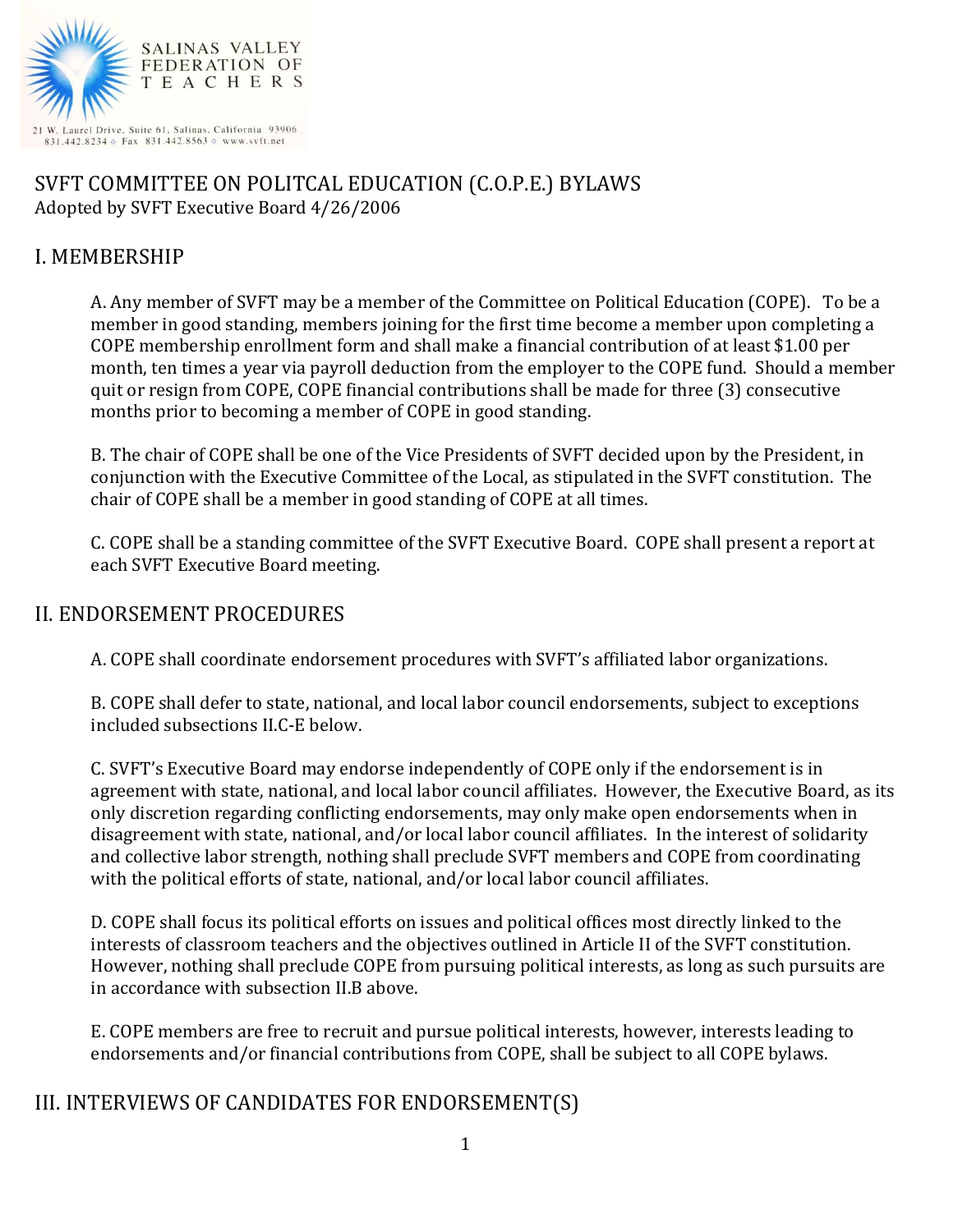

A. COPE shall conduct interviews of candidates for only those political offices directly tied to the governing boards of employer districts of the local's bargaining units. The interview committee shall be comprised of the COPE chair and at least two (2) additional members of COPE in good standing.

B. The COPE chair may make advanced decision(s) to recruit candidate(s) for office(s) if such person(s) is/are member(s) of the local in good standing, AFT member retiree(s) in good standing, or any candidate(s) aligned with SVFT's objectives outlined in Article II. of the SVFT constitution, subject to the approval of SVFT's Executive Board. However, any retroactive COPE endorsements and/or financial contributions are subject to the COPE election bylaws found in section IV. of the COPE bylaws.

C. Prior to any COPE endorsement, all candidates for an office under consideration shall be invited to COPE interviews. The COPE chair shall document all invitations sent to candidates for interview(s) with the local's secretary for archiving.

D. The interview committee shall draft a list of appropriate questions, all of which shall be asked of all candidates. Additional or follow-up questions, if deemed appropriate, may also be asked of the candidates.

E. The interview committee shall interview each candidate separately.

F. The interview committee shall appoint one member to take candidate interview notes that shall include pertinent quotes of candidates and the dates of the interviews. The interview committee shall review and cooperatively edit these notes. These notes shall constitute a report of COPE to SVFT's Executive Board.

G. The interview committee shall make recommendation(s) for endorsements to both the COPE membership and SVFT's Executive Board. The interview committee's recommendation for endorsement shall be simple by majority vote comprised of the members of COPE in good standing who were present during all of the interviews of candidate(s) for office. The polled votes of the COPE members making a recommendation for endorsements following interview(s) of candidate(s) shall be made available to SVFT's Executive Board.

# IV. COPE ENDORSEMENT AND/OR SUPPORT ELECTION PROCEDURES.

A. An election of COPE members in good standing shall make final decisions on COPE endorsements and/or support, including financial support and/or publishing the committee's notes on interviews, either whole or in part.

B. The decision shall be made via a majority vote by either the casting of ballots or a meeting of the COPE membership. Decisions made via a meeting of the COPE membership should be conducted only when it is timely in order to effectively carry out endorsements and support of candidates. The will of the majority of those COPE members voting will prevail.